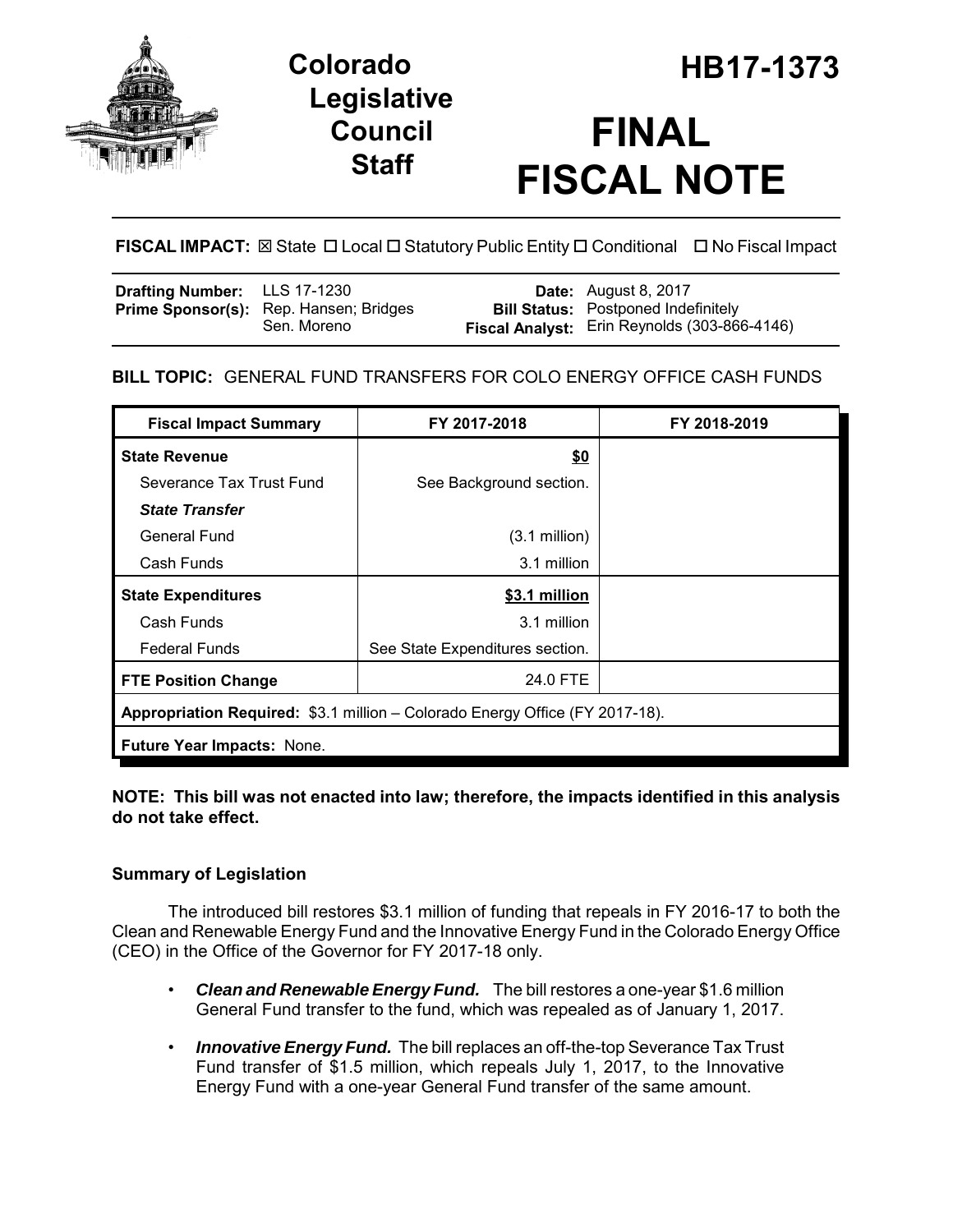August 8, 2017

### **Background**

*House Bill 12-1315.* In 2012, the Governor's Energy Office was reorganized as the CEO. The mission of the office was modified to encourage all sources of energy development. The bill created both the Clean and Renewable Energy Fund and the Innovative Energy Fund.

*Severance Tax Trust Fund.* Because the Severance Tax Trust Fund transfer repeals under current law and is not reauthorized under this bill, DNR and the Department of Local Affairs will split an additional \$1.5 million from the Severance Tax Trust Fund; however, this is not a direct impact of this bill.

#### **State Revenue**

The bill creates a one-year state transfer of *\$3.1 million* from the General Fund to two funds in the CEO.

*State transfers.* The bill transfers \$3.1 million from the General Fund in FY 2017-18. This includes \$1.6 million to the Clean and Renewable Energy Fund, and \$1.5 million to the Innovative Energy Fund.

#### **State Expenditures**

The bill increases state expenditures by *\$3.1 million and 24.0 FTE* in FY 2017-18.

*Colorado Energy Office.* The bill increases state cash fund expenditures by \$3.1 million and 24.0 FTE in the CEO in FY 2017-18.

The Clean and Renewable Energy Fund and the Innovative Energy Fund support CEO operational expenses of payroll, leased space, and intergovernmental expenses. These funds also currently support:

- financing programs such as the Property Assessed Clean Energy program and energy performance contracting;
- programming to reduce energy use and savings in agricultural operations, public buildings, and rural schools;
- technical assistance and trainings, including programs on hydropower development, energy-related building codes, and industrial waste heat to power;
- energy research on technologies, case studies, and demonstration projects on all state energy resources;
- energy emergency planning and liquid fuels management, including propane supply monitoring, coordinating petroleum marketer hours of service exemptions, updating the state energy assurance plan, and natural disaster responses;
- electric vehicle grant funding for public infrastructure; and
- STEM energy education initiatives.

*Colorado Energy Office — Federal funds.* The bill affects \$1.7 million of federal funds. In order to receive a \$620,000 U.S. Department of Energy grant for the State Energy Program, the CEO provides a 20 percent match from the Energy Fund and the Innovative Energy Fund. The